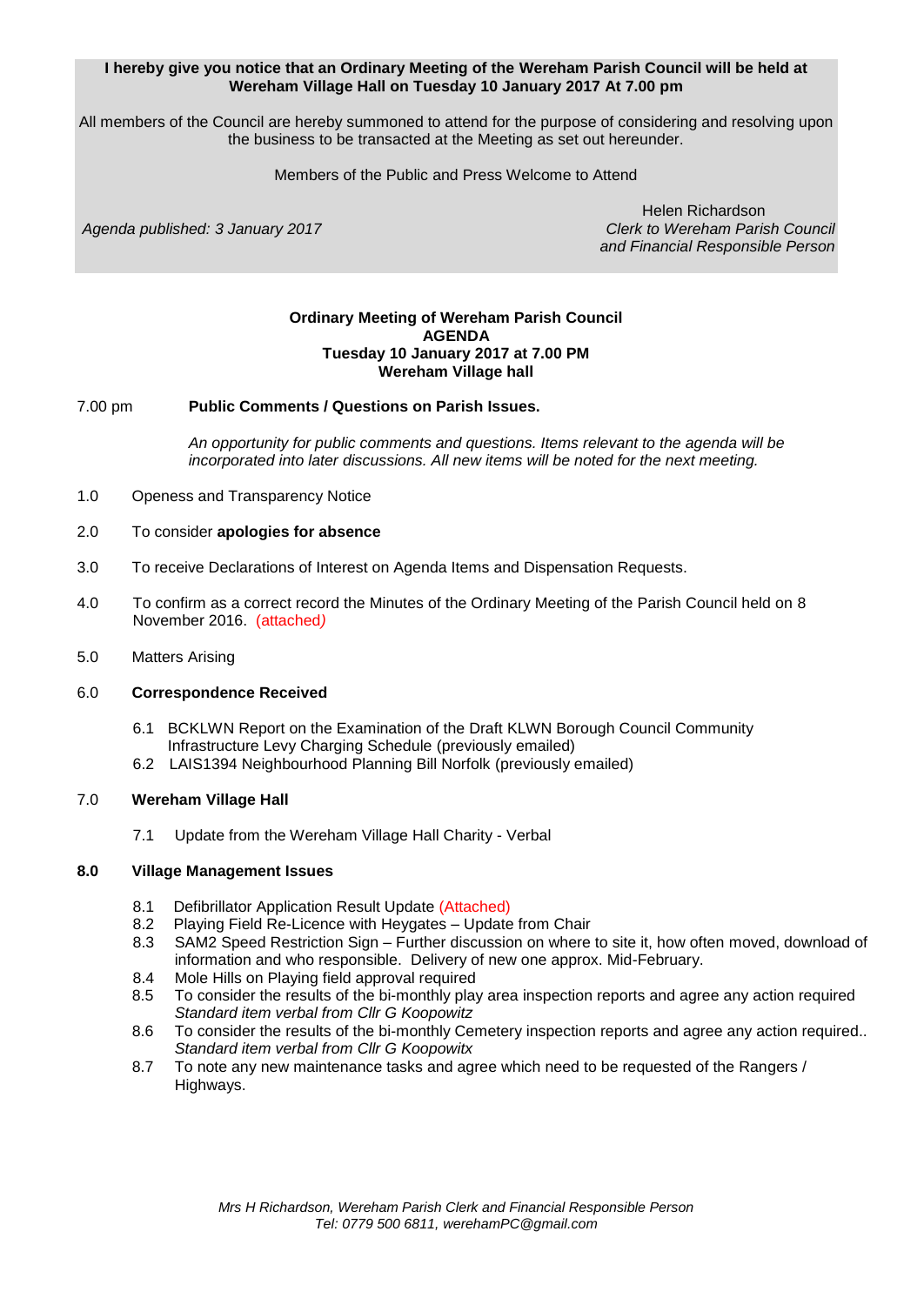## **9.0 Planning**

## **9.1 Planning Applications Received for Comment since the last meeting:**

- (A) Planning Application 16/00182/TREECA T1 Sycamore- Fell to ground level within Conservation area, Hillside, Wereham – No Objections.
- (B) Planning Application 16/02159/F Two storey extension to rear of dwelling, Park House, Stoke Road, Wereham, PE33 9AT – No Objections.

## **9.2 Planning Decisions Received since the last meeting:**

(A) Hollies Development Update – extension for decision now 10 February 17.

## **10 Finance and Grant Funding**

- 10.1 Council Tax Support Grant for information (Attached)
- 10.2 Budget and Precept 2017/18 Setting for Approval (Attached)
- 10.3 Parish Precept Requirement Form Approval and Sign Off (Attached)
- 10.4 Accept accounts to 3 January 2017 and agree cheques to be signed and payments approved in accordance with list to be circulated to councillors at meeting
	- (A) Financial Summary to 3 January 2017 (Attached)
	- (B) Financial Statement (Attached)

### **11 Councillors concerns and agenda items for next meeting –** *information only*

### **12 Forward Work Programme – For information only**

#### **MARCH 2017**

Approval of Country Grounds Maintenance - Grounds Maintenance Contract from 1 April 2017 until 31 October 2019 .

Grounds Maintenance Audit Process. Playing Field Re-Licence with Heygates Land Registry of Land Owned by Parish Council on Wereham Playing Field Quotation for Approval. Site Safety and Contractor Use of Land for New Village Hall Build Project – Village Hall Committee to attend. Update on Grant Funding for Wereham Village Hall Wickstead Annual Playground inspection results Approval of Seed Bed Quotation for Cemetery Parish Partnership Funding Result – Wereham Pond Approval of Year End Accounts **Annual meeting of the PC - MAY 2017** Approval Media and Press Policy. Approval of External Audit Annual St Margaret's Church Clock Service Council Administration **JULY 2017** Friends of Wereham Pond group to be established after pond repair. **SEPT 2017** Return of External Audit **NOV 2017** Commissioning of Annual Playground Inspection Draft Parish Precept and Budget 2018/19 **ONGOING** Play Area funding. Boundary Marking on Field of New Building Plot – once ready

Play Area and Cemetery Inspections Rota - Cllr Bruce March; Cllr Loake May; Cllr Ratsy July, Cllr Walker Sept, Cllr Hitching Nov; Cllr Koopwitz Jan

## **COUNCILLOR ACTIONS**

Cllr Sampson to advise on Devolution s it develops - ongoing

## **12 Date of next meeting – Tuesday 14 March 2017. Ordinary Parish Council Meeting.**